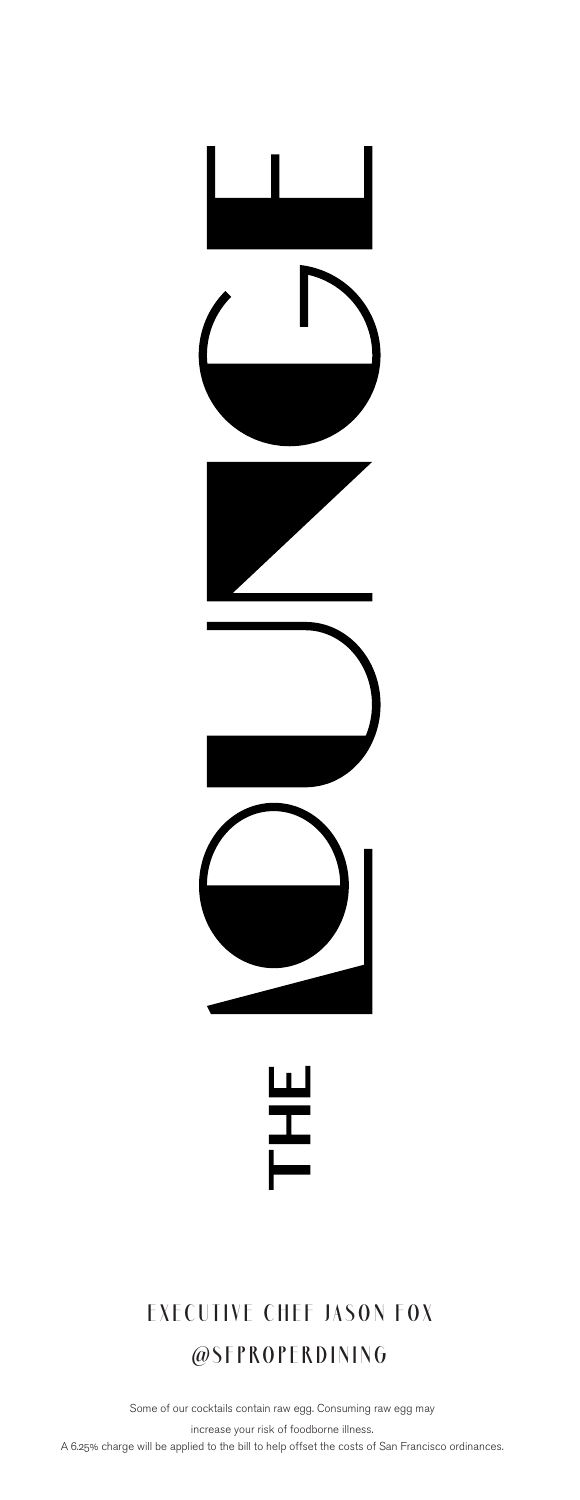# **LOUNGE**

#### **STARTERS**

**MARINATED OLIVES** VG | DF | GF **10**

**SPICED ALMONDS** VG | DF | GF **10 FRENCH FRIES** VG | DF | GF **13**

**BEEF TARTARE** DF **24** ASIAN PEAR KIMCHEE, CURED EGG YOLK, CHILE AIOLI, BROCCOLI, SESAME

**ASPARAGUS** V | GF **20** CREAMER POTATO, PICKLED MUSTARD SEED, SHEEP'S MILK CHEESE

**LOCAL CHEESES** V **28** SEASONAL FRUIT, CRANBERRY WALNUT BREAD, HONEYCOMB

**KALE SALAD** V | GF **19** ORANGE, SPICED CASHEWS, TOMA CHEESE, CREAMY CAPER DRESSING

### **ENTREES**

**LITTLE GEM LETTUCE** V | GF **22** SHAVED CUCUMBERS & RADISH, DILL, PARMESAN, BLACK OLIVE DRESSING — ADD GRILLED CHICKEN +8

**THE PROPER CHEESEBURGER 26** KIMCHI THOUSAND ISLAND DRESSING, BUTTER LETTUCE, HOUSE PICKLE, SHAVED RED ONION, FRIES — ADD BACON +4 ADD AVOCADO +6 (SUBSTITUTE IMPOSSIBLE BURGER)

**FRESH GARBANZO BEAN FALAFEL** V | GF **25** CHERMOULA, YOGURT, TOMATO, FENNEL, KOHLRABI, PEA SHOOTS

**MUSSELS AND CHORIZO** GF **28** FENNEL, CELERY, CRISPY POTATOES, PARSLEY, GREEN BEANS, AIOLI

**THE PROPER CLUB SANDWICH 26** HOUSE ROASTED TURKEY, BACON, AVOCADO, BUTTER LETTUCE, TOMATO, HERBED RANCH, FRIES

**SEA BREAM** DF **33** BEET, CELERY, HEARTS OF PALM, GINGER

**ROASTED CHICKEN 30** MEYER LEMON, SCALLIONS, NETTLE PORRIDGE

#### **DESSERT**

**CHURROS** V **12** CINNAMON & VANILLA BEAN ANGLAISE

**COCONUT PUDDING** VG | GF | DF **13** DARK CHOCOLATE SORBET & BLOOD ORANGE

**OLIVE OIL CHOCOLATE MOUSSE** V **13** STRAWBERRIES, CHOCOLATE MERINGUE, FRESH MINT

IN CELEBRATION OF **PRIDE** WE WILL DONATE \$1 OF FACH BIG CAT SOLD TO THE RICHMOND/ ERMET AID FOUNDATION

**BIG CAT 20**

SANTA TERESA 1796 RUM, PASSION FRUIT, VANILLA, VELVET FALERNUM, LIME, MINT.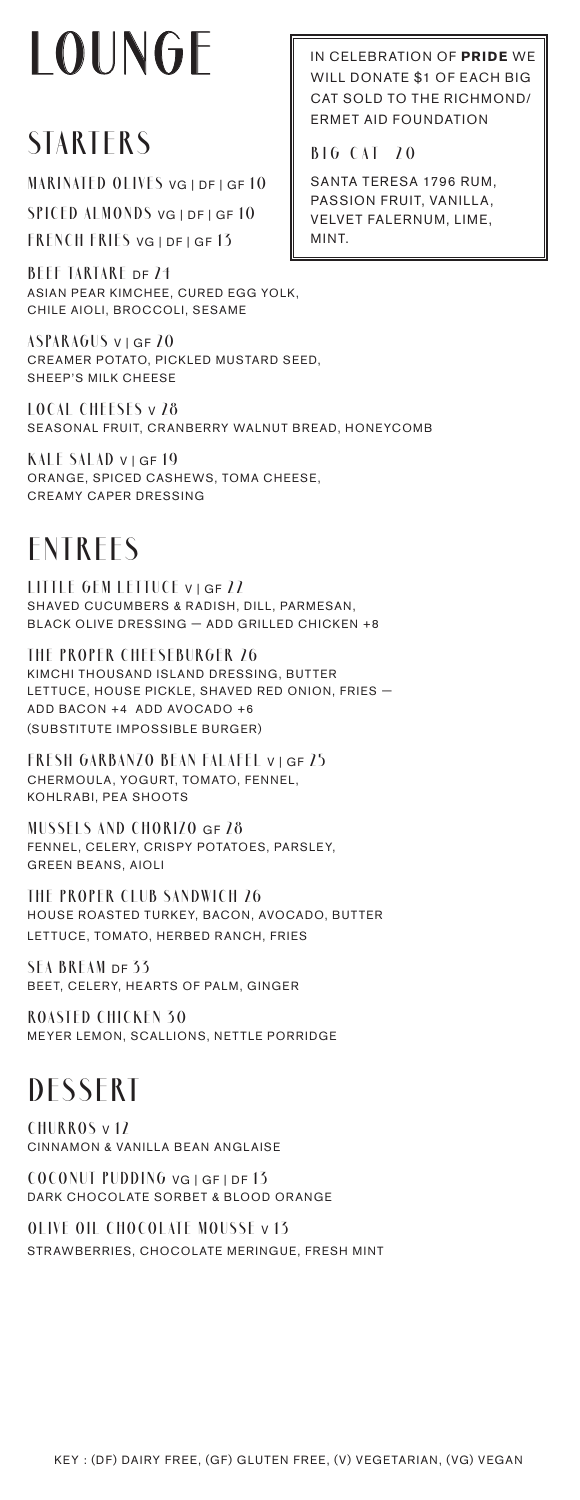## **WINE** BY THE GLASS

| SPARKLING                                                            |
|----------------------------------------------------------------------|
| Domaine Christophe Mittnacht Pinot Auxerrois, Pinot Blanc            |
| Domaine De La Taille Aux Loups Triple Zero Chenin Blanc              |
| Pierre Paillard 'Les Parcelles' Pinot Nolr, Chardonnay               |
| WHITE                                                                |
| Beurer 'Trocken' Riesling                                            |
| Toreta 'Special' Pošip                                               |
| Lieu Dit Sauvignon Blanc                                             |
| Donkey and Goat 'Gadabout' Chardonnay, Picpoul, Marsanne             |
| Presqu'ile Estate Chardonnay                                         |
| ROSÉ & SKIN CONTACT                                                  |
| Domaine Bailly-Reverdy 'La Mercy Dieu' Rosé Pinot Noir               |
| Statera Cutis Chardonnay                                             |
| RED                                                                  |
| Furlani Povo 'Rosso 20' Italian Field Blend                          |
| Cascina Fontana Dolcetto D'Alba                                      |
| Presqu'ile Pinot Noir                                                |
| Domaine de La Butte Bourgueil 'Les Côteaux du Levant' Cabernet Franc |
|                                                                      |

OUR WINE SELECTIONS REFLECT OUR SUPPORT OF RESPONSIBLE FARMING PRACTICES

## **BEER**

Peroni Nastro Azzurro Lager, Italy 9 Anchor Steam Lager, San Francisco 9 Lagunitas IPA, Petaluma 9 Almanac Love Hazy IPA, Alameda 9 Fort Point Kolsch, San Francisco 9 Golden State Mighty Dry Cider, Sepastopol 9 Athletic Brewing Co. Run Wild IPA, San Diego (non-alcoholic) 9